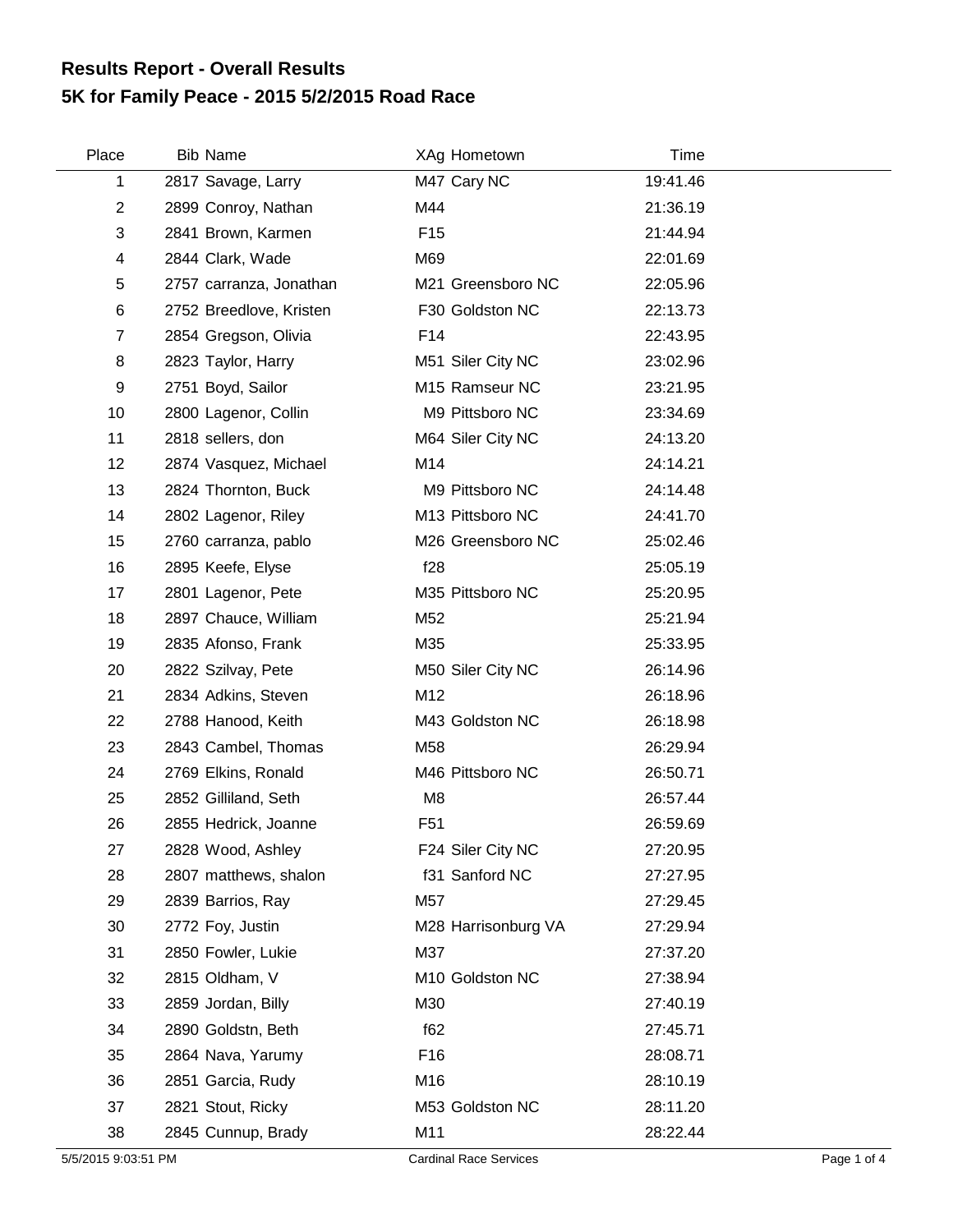| Place | <b>Bib Name</b>         | XAg Hometown      | Time     |  |
|-------|-------------------------|-------------------|----------|--|
| 39    | 2883 Fernandez, Nuemi   | f16               | 28:53.19 |  |
| 40    | 2799 Kundig, Peter      | M8 Pittsboro NC   | 28:57.94 |  |
| 41    | 2753 bright, christie   | f43 Bear Creek NC | 29:13.71 |  |
| 42    | 2887 Suppel, Stephanie  | f27               | 29:23.19 |  |
| 43    | 2888 Schaffer, David    | M30               | 29:23.44 |  |
| 44    | 2765 COTTEN, WENDY      | F49 Sanford NC    | 29:24.95 |  |
| 45    | 2825 Thornton, Maggie   | F9 Pittsboro NC   | 29:28.69 |  |
| 46    | 2778 Gaines, Lindsay    | F30 Siler City NC | 29:46.45 |  |
| 47    | 2777 Gaines, Heidi      | F41 Siler City NC | 29:53.20 |  |
| 48    | 2872 Spinks, Riley      | F <sub>13</sub>   | 29:56.69 |  |
| 49    | 2862 Moore, Alex        | M9                | 30:06.20 |  |
| 50    | 2892 Gaines, Sadie      | f10               | 30:09.70 |  |
| 51    | 2795 Jekubovitch, Nan   | F58 Siler City NC | 30:33.20 |  |
| 52    | 1367 Hernandez, Jordy   | M <sub>9</sub>    | 31:07.96 |  |
| 53    | 2875 Vernon, Angela     | F34               | 31:32.94 |  |
| 54    | 2847 Davis, Brittany    | F <sub>21</sub>   | 31:41.20 |  |
| 55    | 2831 Adkins, Erick      | M17               | 31:53.19 |  |
| 56    | 2754 Bullins, Heather   | F40 Siler City NC | 32:23.19 |  |
| 57    | 2759 carranza, Jose     | M47 winder GA     | 32:55.46 |  |
| 58    | 2812 Murray, Jonathan   | M40 Bennett NC    | 33:03.70 |  |
| 59    | 2804 LEMONS, BUDDY      | M59 Siler City NC | 33:22.20 |  |
| 60    | 2881 Hamilton, Samantha | f32               | 33:22.44 |  |
| 61    | 1364 Phillips, Raegan   | f12               | 33:42.70 |  |
| 62    | 2762 Collins, Kathleen  | F23 Carrboro NC   | 33:52.45 |  |
| 63    | 2829 Wood, Rosanna      | F39 Siler City NC | 34:13.71 |  |
| 64    | 2766 Davis, Lori        | F45 Siler City NC | 34:14.47 |  |
| 65    | 2790 Hill, Derrick      | m41 asheboro NC   | 34:19.44 |  |
| 66    | 2791 Hill, Reagan       | F10 asheboro NC   | 34:20.44 |  |
| 67    | 2886 Fernandez, Jolitzy | f9                | 34:22.72 |  |
| 68    | 2836 Alston, Dashawn    | M10               | 34:37.19 |  |
| 69    | 2768 Elkins, Justin     | M19 Pittsboro NC  | 34:50.22 |  |
| 70    | 2870 Shoun, Penny       | F <sub>52</sub>   | 34:52.97 |  |
| 71    | 1368 Burton, Mack       | M33               | 35:03.44 |  |
| 72    | 2774 Freundlich, Gary   | M50 Pittsboro NC  | 35:07.20 |  |
| 73    | 2861 Lemons, Tommy      | M68               | 35:10.69 |  |
| 74    | 2858 Johnson, Sitorty   | M44               | 35:10.97 |  |
| 75    | 2797 Keefe, Erin        | F25 Carrboro NC   | 35:14.22 |  |
| 76    | 2827 Wall, Julia        | F23 Wilmington NC | 35:14.64 |  |
| 77    | 2771 Ferguson, Sandra   | F46 Siler City NC | 35:21.96 |  |
| 78    | 2798 Keefe, Joan        | F58 Asheville NC  | 35:22.70 |  |
| 79    | 2776 Gaines, Gloria     | F19 Siler City NC | 35:22.94 |  |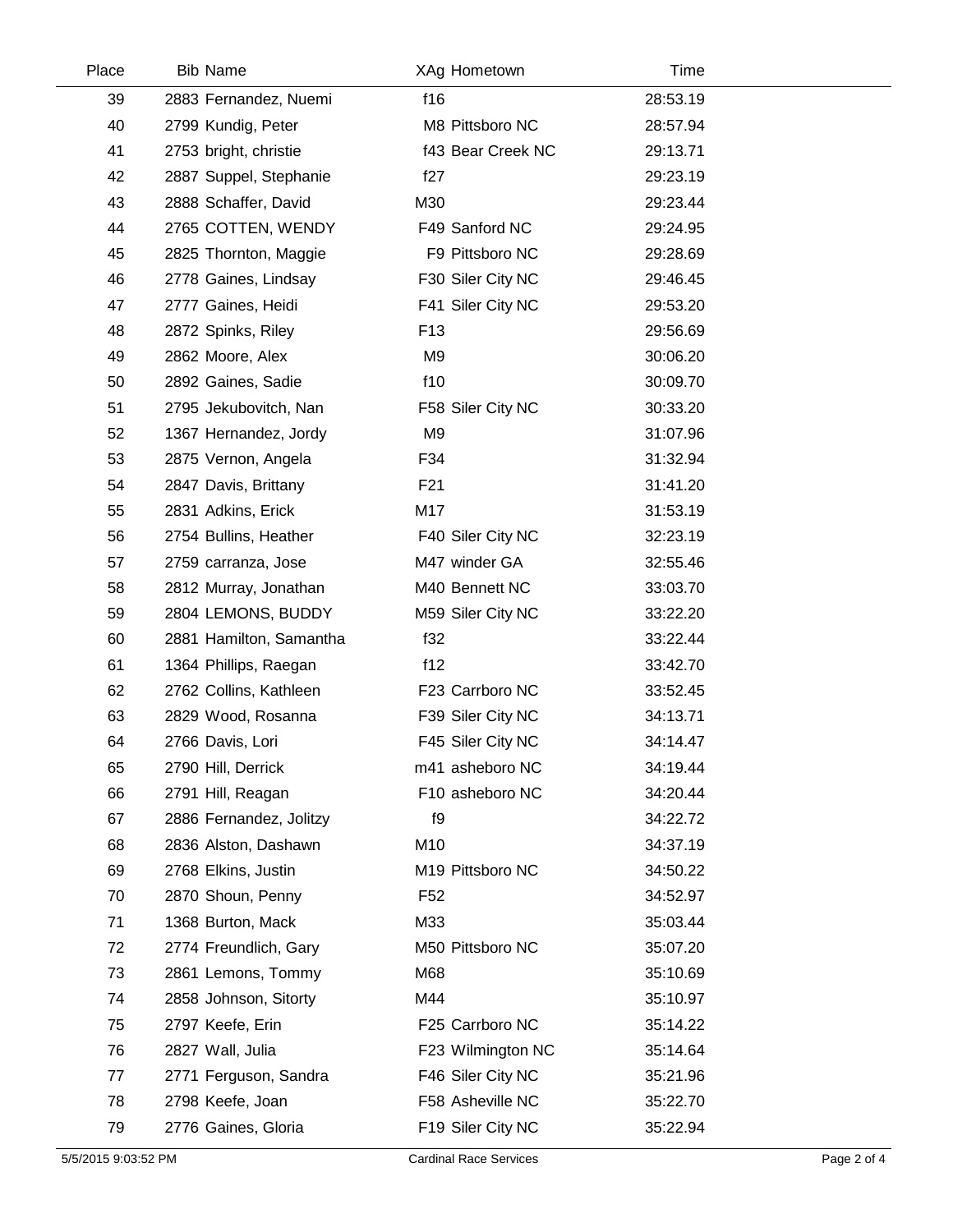| Place | <b>Bib Name</b>           | XAg Hometown      | Time     |
|-------|---------------------------|-------------------|----------|
| 80    | 1369 Phillips, Westin     | M7                | 35:35.45 |
| 81    | 2764 collins, shalyn      | F10 Siler City NC | 37:02.44 |
| 82    | 2865 Olvera Lopez, Ashley | F <sub>10</sub>   | 37:07.45 |
| 83    | 2832 Adkins, Maria        | F <sub>15</sub>   | 37:11.95 |
| 84    | 2857 loffredo, Susan      | F <sub>27</sub>   | 37:32.20 |
| 85    | 2884 Munos, Horod         | M13               | 38:06.70 |
| 86    | 2816 Phillips, Jodie      | F37 Bear Creek NC | 38:25.44 |
| 87    | 2885 Munos, Lindsay       | f10               | 38:27.72 |
| 88    | 2787 Hanood, Jannell      | F43 Goldston NC   | 38:28.21 |
| 89    | 2761 Chapman, Anne        | F49 BREVARD NC    | 38:44.69 |
| 90    | 2877 Wilson, Aubree       | F <sub>13</sub>   | 38:55.95 |
| 91    | 2853 Graddy, Myra         | F <sub>53</sub>   | 39:06.95 |
| 92    | 1366 Phillips, Braden     | M11               | 39:45.19 |
| 93    | 2805 Little, Meghan       | F26 Siler City NC | 39:51.69 |
| 94    | 2898 Conroy, Calvin       | M10               | 39:57.94 |
| 95    | 2856 Herbon, Julia        | F43               | 40:29.20 |
| 96    | 2785 Grimes, Marcia       | F34 Siler City NC | 40:31.95 |
| 97    | 2763 collins, ruth        | F50 Siler City NC | 40:52.95 |
| 98    | 2840 Barwick, Stratton    | M10               | 41:00.69 |
| 99    | 2770 Felts, Terry         | F46 Siler City NC | 41:31.70 |
| 100   | 2826 Waddell, Amanda      | F26 asheboro NC   | 41:43.69 |
| 101   | 1365 Brafford, Josi       | f12               | 41:44.22 |
| 102   | 2830 Wright, Bridget      | F48 asheboro NC   | 41:48.61 |
| 103   | 2750 Angevine, Brian      | M23 asheboro NC   | 41:49.95 |
| 104   | 2809 McIver, Silas        | M11 Bear Creek NC | 41:50.20 |
| 105   | 2889 Mashburn, Jarrett    | M11               | 41:50.97 |
| 106   | 2775 Gaines, Ella         | F10 Goldston NC   | 41:59.94 |
| 107   | 2814 Oldham, Avajan       | F49 Goldston NC   | 42:01.69 |
| 108   | 2806 Mabe, Larry          | M62 Siler City NC | 44:09.94 |
| 109   | 2846 Cunnup, Jill         | F35               | 44:14.46 |
| 110   | 2796 Kaczmarczyk, Amanda  | F37 Siler City NC | 44:15.44 |
| 111   | 2891 Stevenson, Charles   | M10               | 44:27.69 |
| 112   | 2848 DeGaetano, Leticia   | F <sub>55</sub>   | 44:41.97 |
| 113   | 2880 Clark, Christy       | f36               | 44:43.20 |
| 114   | 2811 Murray, Belinda      | F37 Bennett NC    | 44:48.69 |
| 115   | 2893 Kagy, Dorit          | f73               | 45:40.71 |
| 116   | 2894 Kaczmarczyk, Kevin   | M11               | 45:42.46 |
| 117   | 1374 Lowe, Annika         | f10               | 47:38.44 |
| 118   | 2773 Freundlich, Donna    | F57 Pittsboro NC  | 47:55.95 |
| 119   | 2779 Gilliland, Sonya     | F42 Goldston NC   | 48:08.72 |
| 120   | 2833 Adkins, Sara         | F45               | 48:21.46 |